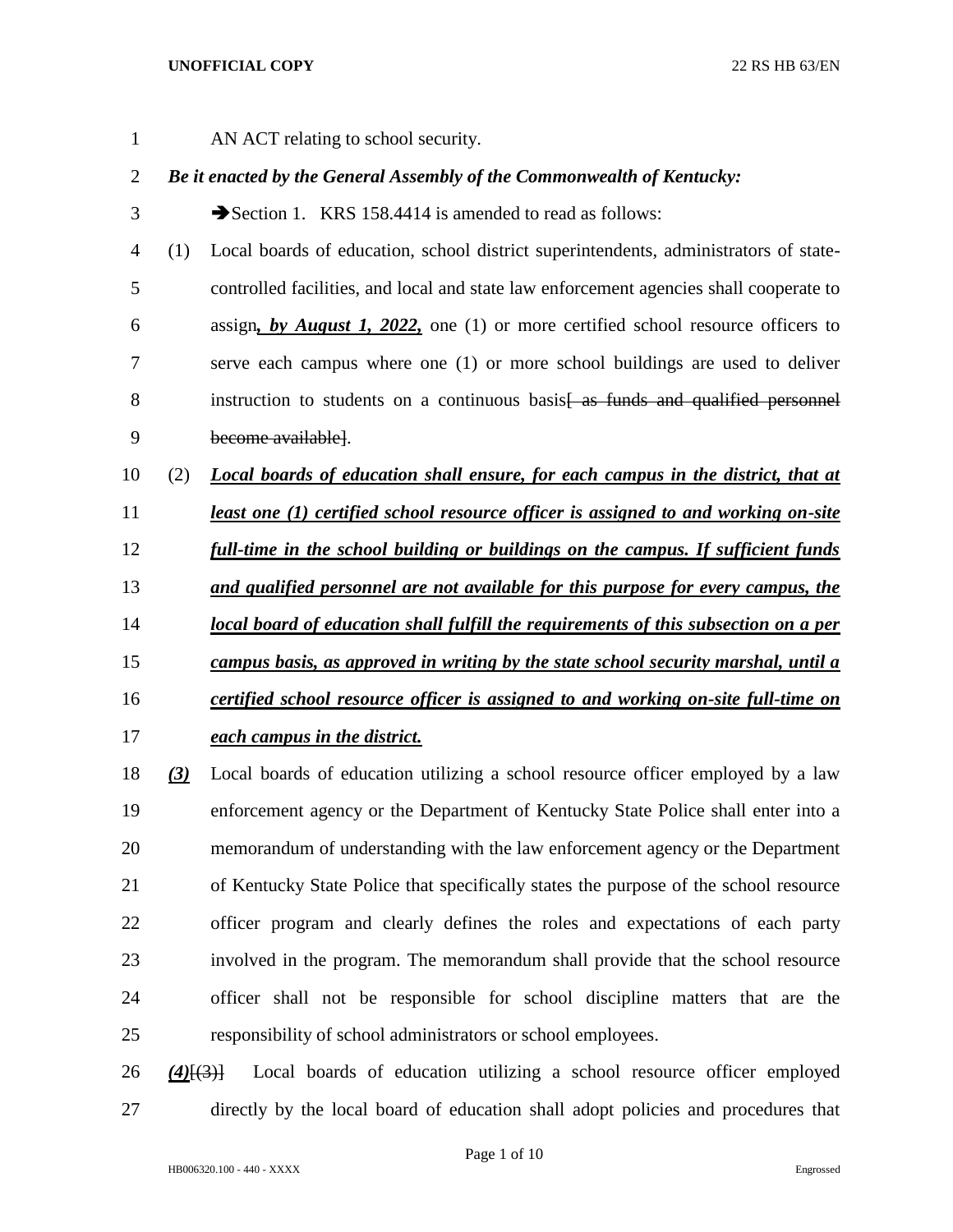specifically state the purpose of the school resource officer program and clearly define the roles and expectations of school resource officers and other school employees.

 *(5)*[(4)] In accordance with KRS 61.926, 527.020, and 527.070, as applicable, each school resource officer shall be armed with a firearm, notwithstanding any provision of local board policy, local school council policy, or memorandum of agreement.

 *(6)*[(5)] On or before January 1, 2020, the Kentucky Law Enforcement Council, in collaboration with the Center for School Safety, shall promulgate administrative regulations in accordance with KRS Chapter 13A to establish three (3) levels of training for certification of school resource officers first employed as a school resource officer on or after March 11, 2019: School Resource Officer Training I (SRO I), School Resource Officer Training II (SRO II), and School Resource 14 Officer Training III (SRO III). Each level shall consist of forty (40) hours of training, with SRO I to be completed within one (1) year of the date of the officer's employment and SRO II and SRO III within the subsequent two (2) years.

- *(7)*[(6)] Course curriculum for school resource officers employed on or after March 18 11, 2019, shall include but not be limited to:
- (a) Foundations of school-based law enforcement;
- (b) Threat assessment and response;
- (c) Youth drug use and abuse;
- 22 (d) Social media and cyber security;
- (e) School resource officers as teachers and mentors;
- (f) Youth mental health awareness;
- (g) Diversity and bias awareness training;
- (h) Trauma-informed action;
- (i) Understanding students with special needs; and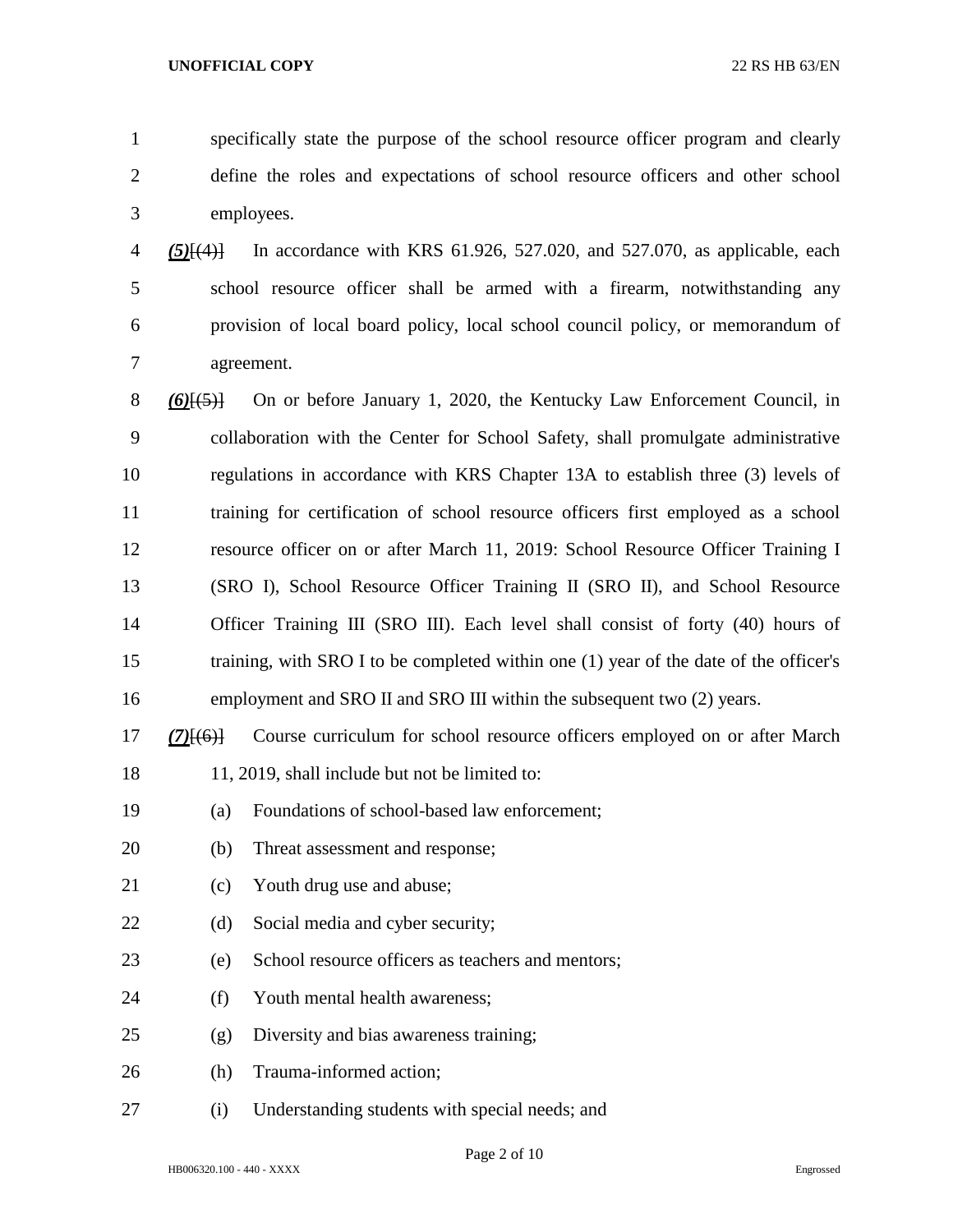(j) De-escalation strategies.

 *(8)*[(7)] Effective January 1, 2020, all school resource officers with active school resource officer certification status shall successfully complete forty (40) hours of annual in-service training that has been certified or recognized by the Kentucky Law Enforcement Council for school resource officers.

 *(9)*[(8)] In the event of extenuating circumstances beyond the control of an officer that prevent the officer from completing the in-service training within one (1) year, the commissioner of the Department of Criminal Justice Training or a designee may grant the officer an extension of time, not to exceed one hundred eighty (180) days, in which to complete the training.

 *(10)*[(9)] Any school resource officer who fails to successfully complete training requirements within the specified time periods, including any approved time extensions, shall lose his or her school resource officer certification and shall no 14 longer serve in the capacity of a school resource officer in a school.

 *(11)*[(10)] When a school resource officer is deficient in required training, the commissioner of the Department of Criminal Justice Training or his or her designee shall notify the council, which shall notify the officer and the officer's employing agency.

 *(12)*[(11)] A school resource officer who has lost school resource officer certification due solely to the officer's failure to meet the training requirements of this section may regain certification status as a school resource officer and may resume service in the capacity of a school resource officer in a school setting upon successful completion of the training deficiency.

 *(13)*[(12)] No later than November 1 of each year, the local school district superintendent shall report to the Center for School Safety the number and placement of school resource officers in the district. The report shall include the source of funding and method of employment for each position.

Page 3 of 10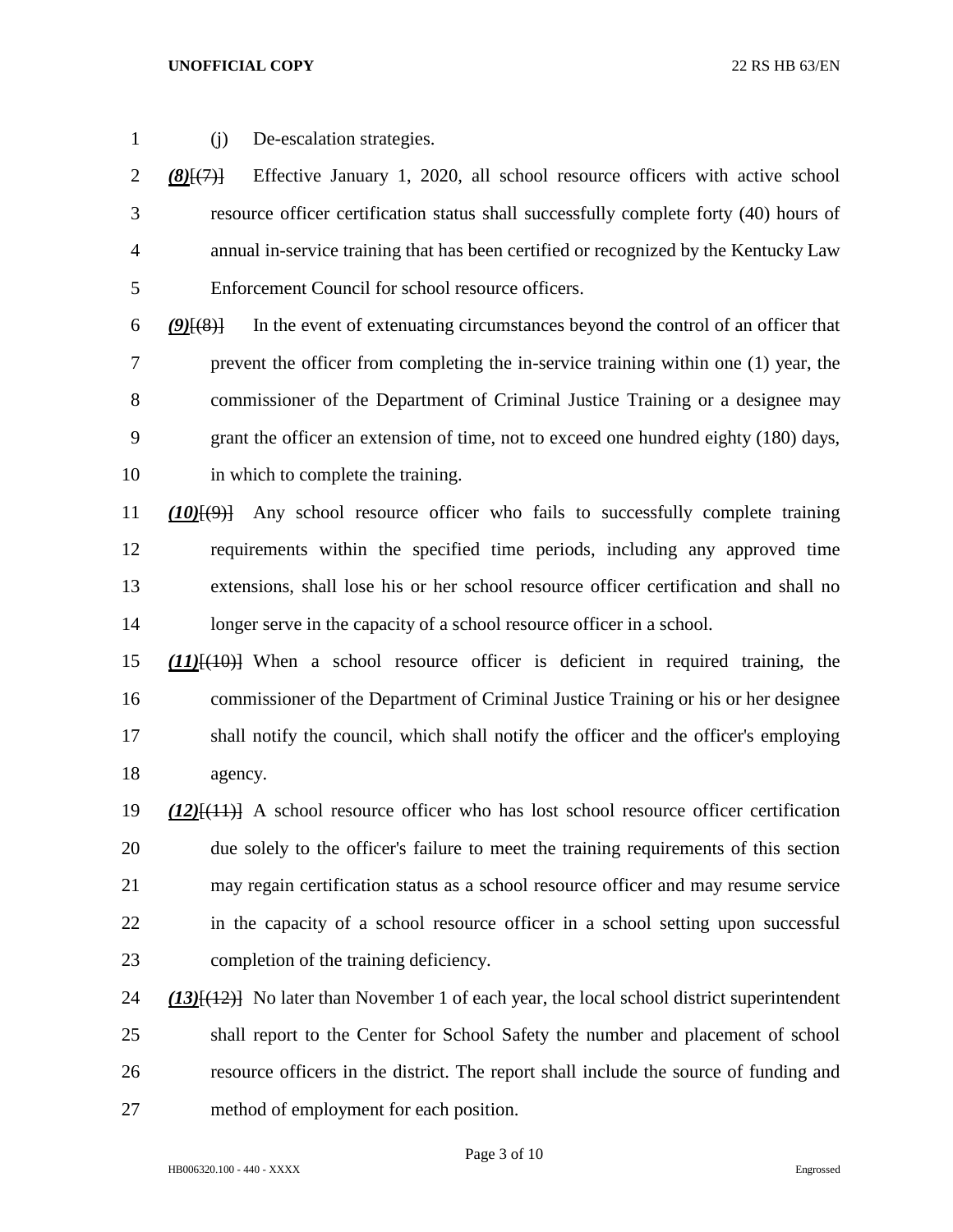| 1              | Nothing in this section shall be interpreted or construed to require a local               |
|----------------|--------------------------------------------------------------------------------------------|
| $\overline{2}$ | government or any of its agencies or offices to fund the school resource officer           |
| 3              | positions required of local boards of education under this section. For purposes           |
| $\overline{4}$ | of this subsection, "local government" has the same meaning as in KRS 65.8840.             |
| 5              | $\rightarrow$ SECTION 2.<br>A NEW SECTION OF KRS CHAPTER 158 IS CREATED TO                 |
| 6              | <b>READ AS FOLLOWS:</b>                                                                    |
| 7              | Pursuant to the authority granted to them under KRS 160.160 and 160.290, local             |
| 8              | boards of education are authorized to establish a police department for local school       |
| 9              | districts, appoint police officers and other employees, prescribe distinctive uniforms for |
| 10             | the police officers of the school district, and designate and operate emergency vehicles.  |
| 11             | Police officers appointed under this section shall take an appropriate oath of office in   |
| 12             | the form and manner consistent with the Constitution of Kentucky. Police officers          |
| 13             | appointed pursuant to this section shall be granted with the protections provided in       |
| 14             | <u>KRS 15.520 and shall be certified in accordance with KRS 15.380(1)(e).</u>              |
| 15             | $\rightarrow$ SECTION 3.<br>A NEW SECTION OF KRS CHAPTER 158 IS CREATED TO                 |
| 16             | <b>READ AS FOLLOWS:</b>                                                                    |
| 17             | Police officers appointed by the local board of education pursuant to Section 2 of<br>(I)  |
| 18             | this Act shall be peace officers and conservators of the peace. They shall have            |
| 19             | general police powers including the power to arrest, without process, all persons          |
| 20             | who within their view commit any crime or misdemeanor. They shall possess all              |
| 21             | of the common law and statutory powers, privileges, and immunities of sheriffs,            |
| 22             | except that they shall be empowered to serve civil process to the extent authorized        |
| 23             | by the local board of education authorizing and employing them. Without                    |
| 24             | limiting the generality of the foregoing, such police officers are hereby                  |
| 25             | specifically authorized and empowered, and it shall be their duty:                         |
| 26             | To preserve the peace, maintain order, and prevent unlawful use of force or<br>(a)         |
| 27             | violence or other unlawful conduct on all property owned by or being used                  |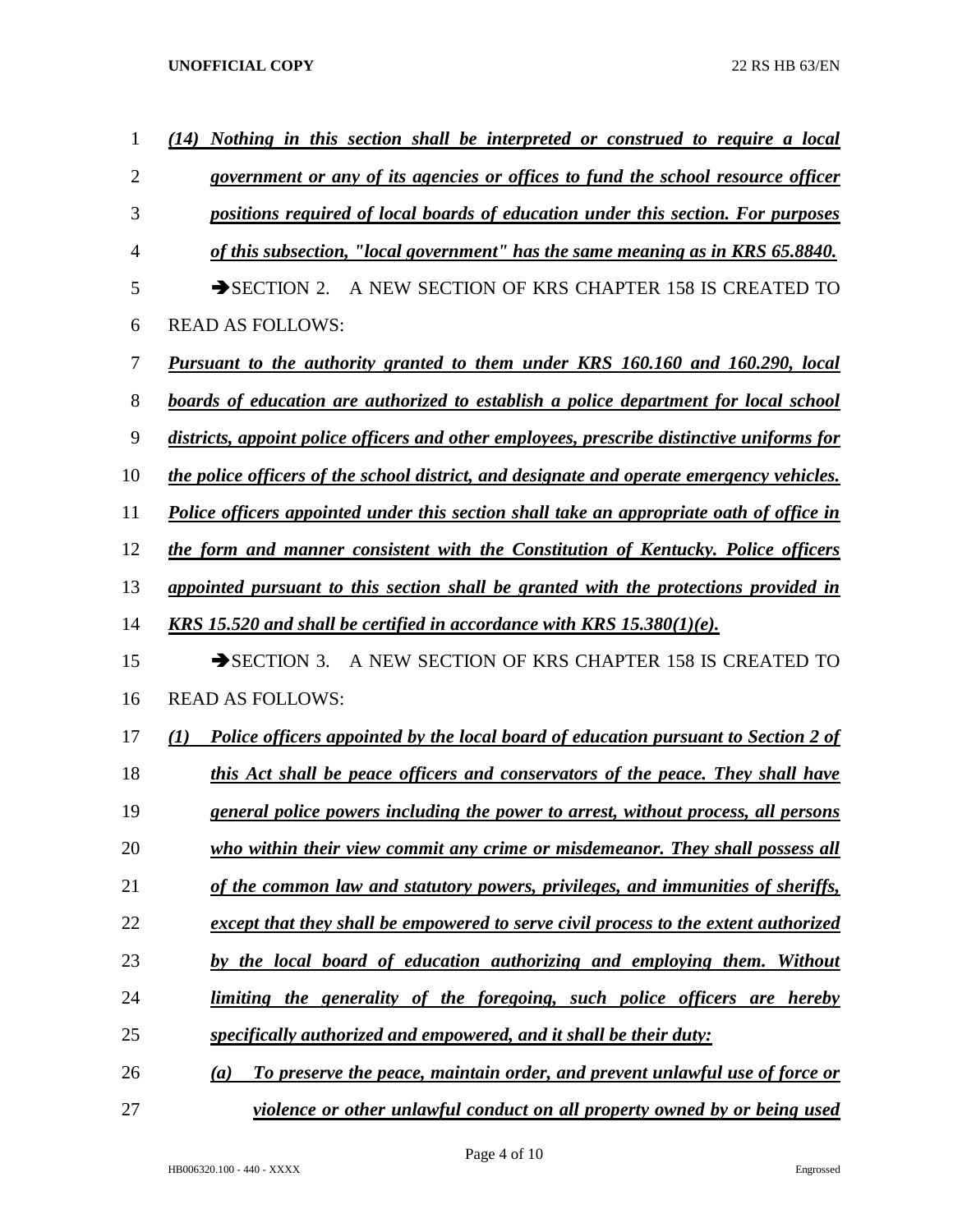| 1              |     | appropriate educational<br><i>the</i><br>school<br>district<br><i>for</i><br>by<br>services<br>and |
|----------------|-----|----------------------------------------------------------------------------------------------------|
| $\overline{2}$ |     | extracurricular activities, and to protect all persons and property located                        |
| 3              |     | <i>thereon from injury, harm, and damage;</i>                                                      |
| 4              |     | If permitted by and in accordance with local board of education policy, to<br>(b)                  |
| 5              |     | enforce, and to assist the school district in the enforcement of, the lawful                       |
| 6              |     | rules, regulations, and code of conduct of the school district; and                                |
| 7              |     | To assist and cooperate with other law enforcement agencies and officers.<br>(c)                   |
| 8              |     | Provided, however, that such police officers shall exercise the powers herein                      |
| 9              |     | granted upon any real property owned or occupied by the local board of                             |
| 10             |     | education, including any streets passing through and adjacent thereto. Said                        |
| 11             |     | powers may be exercised where the local board of education owns, uses, or                          |
| 12             |     | occupies property. Additional jurisdiction may be established by agreement with                    |
| 13             |     | the chief of police of the municipality or sheriff of the county or the appropriate                |
| 14             |     | law enforcement agency where the property is located, dependent upon the                           |
| 15             |     | <i>jurisdiction involved.</i>                                                                      |
| 16             | (2) | Police officers may exercise their powers away from the locations described in                     |
| 17             |     | subsection (1) of this section only when:                                                          |
| 18             |     | In immediate pursuit of an actual or suspected violator of the law;<br>(a)                         |
| 19             |     | <u>Authorized to do so pursuant to the agreement authorized by subsection (1)</u><br>(b)           |
| 20             |     | of this section;                                                                                   |
| 21             |     | Requested to act by the chief of police of the city or county in which the<br>(c)                  |
| 22             |     | school district's property is located;                                                             |
| 23             |     | Requested to act by the sheriff of the county in which the school district's<br>(d)                |
| 24             |     | <i>property is located;</i>                                                                        |
| 25             |     | <b>Requested to act by the commissioner of the Department of Kentucky State</b><br>(e)             |
| 26             |     | Police;                                                                                            |
| 27             |     | (f)<br>Requested to act by the authorized delegates of those persons or agencies                   |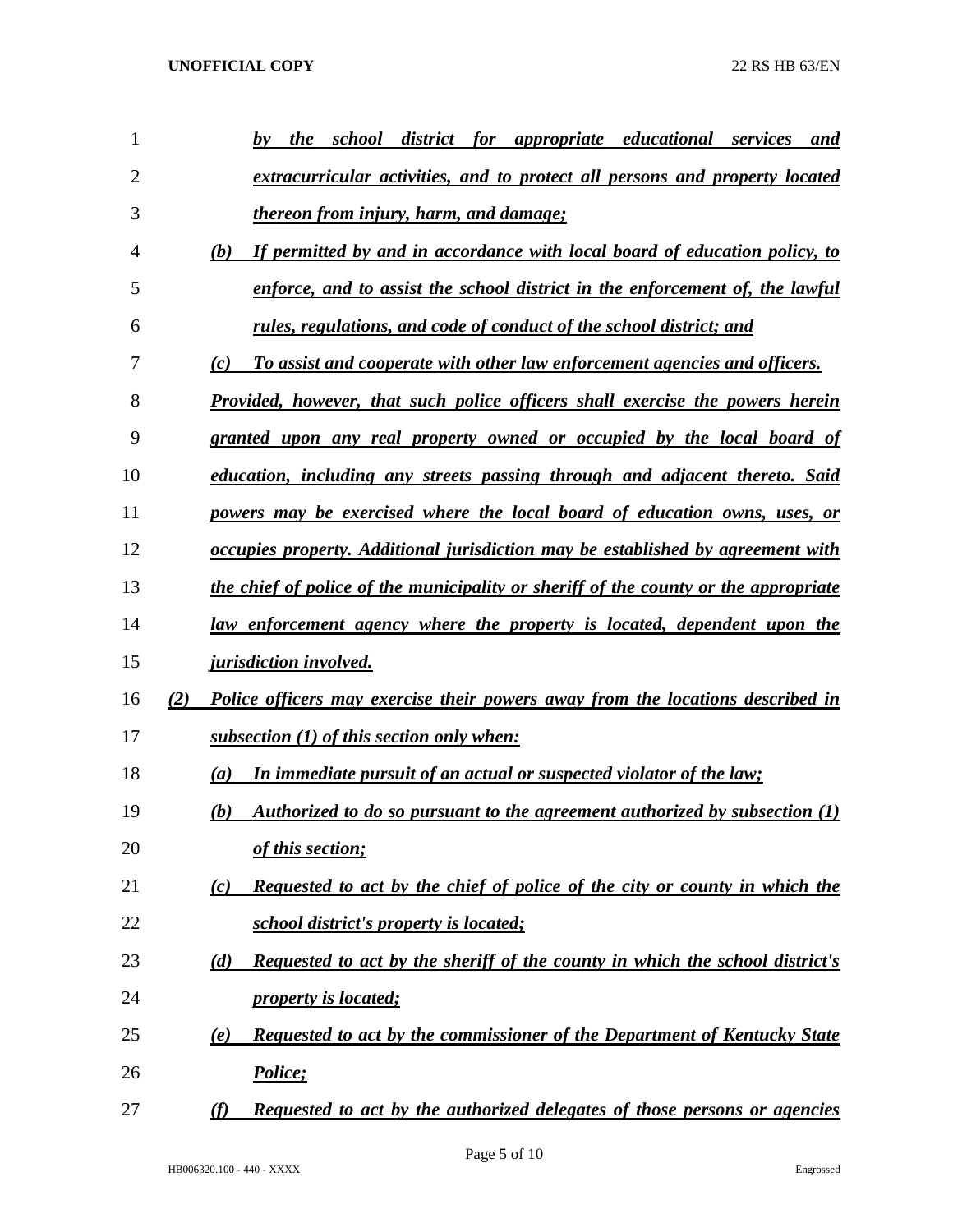| $\mathbf{1}$   | <u>listed in paragraph <math>(c)</math>, <math>(d)</math>, or <math>(e)</math> of this subsection;</u>       |
|----------------|--------------------------------------------------------------------------------------------------------------|
| $\overline{c}$ | Requested to assist a state, county, or municipal police officer, sheriff, or<br>$\left( \mathbf{g} \right)$ |
| 3              | other peace officer in the performance of his or her lawful duties; or                                       |
| 4              | Operating under an interlocal cooperation agreement pursuant to KRS<br>(h)                                   |
| 5              | <b>Chapter 65.</b>                                                                                           |
| 6              | Police officers appointed pursuant to Section 2 of this Act shall have, in addition<br>(3)                   |
| 7              | to the other powers enumerated herein, the power to conduct investigations                                   |
| 8              | anywhere in this Commonwealth, provided the investigation relates to criminal                                |
| 9              | offenses which occurred on property owned, leased, or controlled by the                                      |
| 10             | employing school district. At the discretion of the local school board's police                              |
| 11             | officials, the school board's police department may coordinate said investigations                           |
| 12             | with any law enforcement agency of this Commonwealth or with agencies of the                                 |
| 13             | <u>federal government.</u>                                                                                   |
| 14             | (4)<br>Police departments created and operated by the local board of education shall for                     |
| 15             | all purposes, be deemed public police departments, and its sworn police officers                             |
| 16             | are deemed public police officers.                                                                           |
| 17             | <u>Nothing in Sections 2 to 8 of this Act shall be construed as a diminution or</u><br>(5)                   |
| 18             | modification of the authority or responsibility of any city or county police                                 |
| 19             | department, the Department of Kentucky State Police, sheriff, constable, or other                            |
| 20             | peace officer, either on the property of a local school district or otherwise.                               |
| 21             | SECTION 4. A NEW SECTION OF KRS CHAPTER 158 IS CREATED TO                                                    |
| 22             | <b>READ AS FOLLOWS:</b>                                                                                      |
| 23             | <u>All persons appointed as police officers pursuant to Section 2 of this Act shall, at the</u>              |
| 24             | time of their employment:                                                                                    |
| 25             | <b>Comply with the requirements of KRS 61.300; and</b><br>(I)                                                |
| 26             | Possess whatever other requirements as may be set by the local board of<br>(2)                               |

*education which employs them.*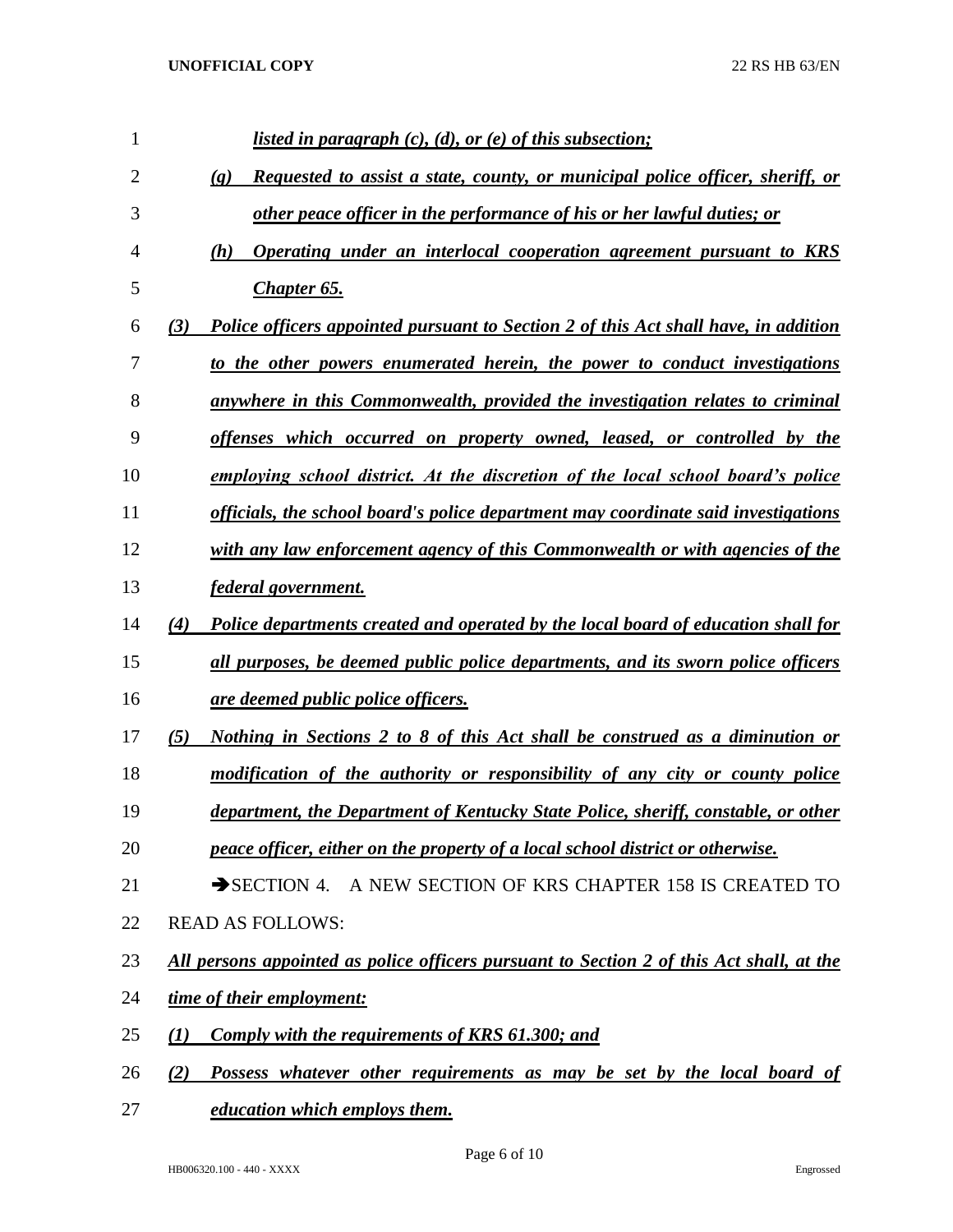| $\mathbf{1}$   | SECTION 5. A NEW SECTION OF KRS CHAPTER 158 IS CREATED TO                                 |
|----------------|-------------------------------------------------------------------------------------------|
| $\overline{2}$ | <b>READ AS FOLLOWS:</b>                                                                   |
| 3              | The local board of education may provide for the appointment or promotion to the          |
| $\overline{4}$ | ranks and grades and positions of the department officers and civilians as are            |
| 5              | considered by the board to be necessary for the efficient administration of the           |
| 6              | department. The officers and civilians shall receive compensation as shall be fixed and   |
| $\tau$         | <i>paid by the board.</i>                                                                 |
| $8\,$          | SECTION 6. A NEW SECTION OF KRS CHAPTER 158 IS CREATED TO                                 |
| 9              | <b>READ AS FOLLOWS:</b>                                                                   |
| 10             | Vehicles used for emergency purposes by the police department of a school<br>(I)          |
| 11             | district shall be considered emergency vehicles, be equipped with blue lights and         |
| 12             | sirens, and be operated in conformance with the requirements of KRS Chapter               |
| 13             | <u>189.</u>                                                                               |
| 14             | Police officers directly employed by the board of education of a local school<br>(2)      |
| 15             | district pursuant to Section 2 of this Act shall have the rights accorded to peace        |
| 16             | officers provided under KRS 527.020.                                                      |
| 17             | Police departments established by boards of education may install, maintain, and<br>(3)   |
| 18             | operate radio systems on police or other radio frequencies under licenses issued          |
| 19             | by the Federal Communications Commission, or its successor, KRS 432.570 to                |
| 20             | the contrary notwithstanding.                                                             |
| 21             | Police departments of local school districts shall comply with the requirements of<br>(4) |
| 22             | the Kentucky Revised Statutes and the Justice and Public Safety Cabinet with              |
| 23             | regard to reporting of criminal and other statistics.                                     |
| 24             | SECTION 7. A NEW SECTION OF KRS CHAPTER 158 IS CREATED TO                                 |
| 25             | <b>READ AS FOLLOWS:</b>                                                                   |
| 26             | Each board of education of a local school district, having the power and<br>(I)           |
| 27             | <i>authority to govern and control the method and purpose of use of property owned</i>    |

Page 7 of 10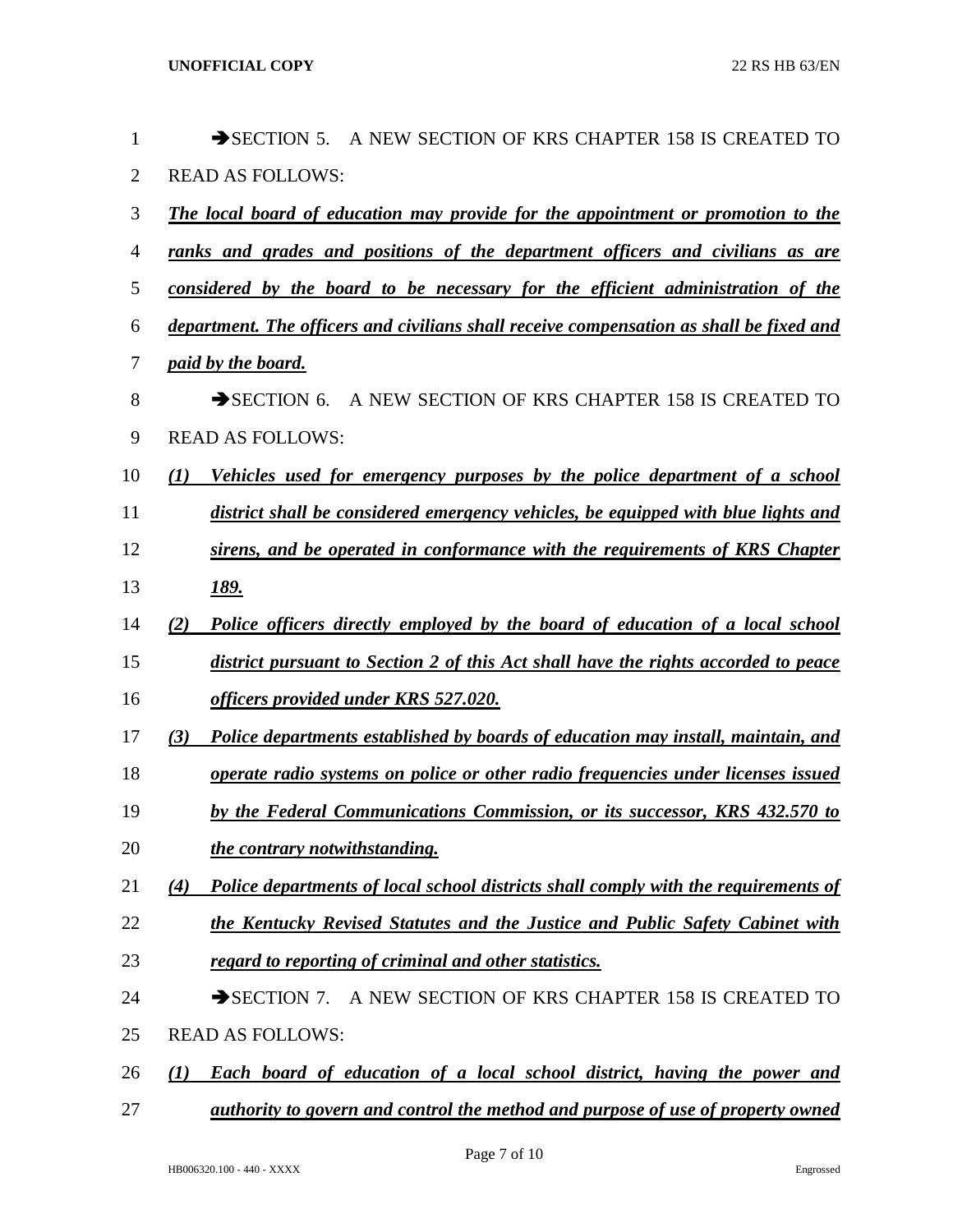| 1  | or occupied by its respective local school district, including travel over that                 |
|----|-------------------------------------------------------------------------------------------------|
| 2  | property, is hereby confirmed in its authority to regulate the traffic and parking              |
| 3  | of motor vehicles, bicycles, or other vehicles as well as the traffic of pedestrians            |
| 4  | on, over, and across the streets, roads, paths, and grounds of real property owned,             |
| 5  | used, or occupied by the local school district. The regulations applicable to traffic           |
| 6  | and parking may include but are not limited to the following provisions:                        |
| 7  | Provisions governing the registration, speed, operation, parking and times,<br>$\left(a\right)$ |
| 8  | places, and manner of use of motor vehicles, bicycles, and other vehicles;                      |
| 9  | Provisions prescribing penalties for the violation of those regulations,<br>(b)                 |
| 10 | which penalties may include the imposition of reasonable charges, the                           |
| 11 | removing and impounding, at the expense of the violator, of vehicles which                      |
| 12 | are operated or parked in violation of the regulations, and the denial of                       |
| 13 | permission to operate vehicles on the property of the local school district;                    |
| 14 | and                                                                                             |
| 15 | Provisions establishing reasonable charges and fees for the registration of<br>(c)              |
| 16 | vehicles and for the use of parking spaces or facilities owned or occupied by                   |
| 17 | the local school district. Provided, however, that nothing in this section                      |
| 18 | shall be deemed to limit or restrict the powers of any other governmental                       |
| 19 | <i>authority having jurisdiction over public streets, roads, alleys, or ways.</i>               |
| 20 | Motor vehicle moving violations of regulations issued under this section shall be<br>(2)        |
| 21 | deemed violations of the appropriate equivalent sections of the motor vehicle laws              |
| 22 | of the Commonwealth and may be prosecuted in the courts having territorial                      |
| 23 | jurisdiction over the physical location of the offense.                                         |
| 24 | A NEW SECTION OF KRS CHAPTER 158 IS CREATED TO<br>$\rightarrow$ SECTION 8.                      |
| 25 | <b>READ AS FOLLOWS:</b>                                                                         |
| 26 | No person shall falsely represent himself or herself to be a police officer, agent, or          |
| 27 | employee of a police department of a local school district and in that assumed                  |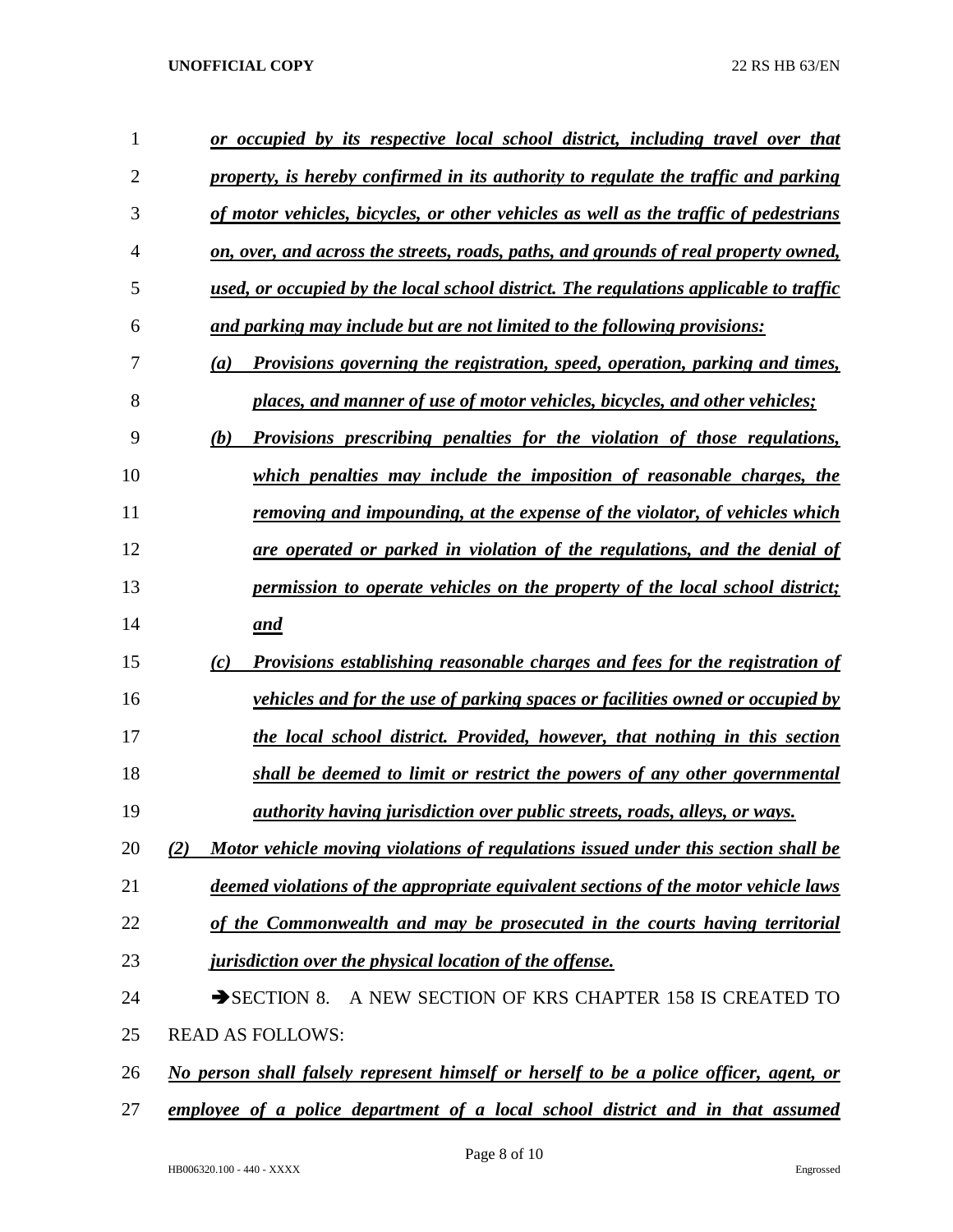| $\mathbf{1}$   |                                                                                            | character arrest or detain, search, or question, in any manner the person or property of |  |  |
|----------------|--------------------------------------------------------------------------------------------|------------------------------------------------------------------------------------------|--|--|
| $\overline{2}$ | any person, nor shall any person without the authority of the board of education of the    |                                                                                          |  |  |
| 3              | local school district wear the official uniform, insignia, badge, or identification of the |                                                                                          |  |  |
| $\overline{4}$ | department.                                                                                |                                                                                          |  |  |
| 5              |                                                                                            | Section 9. KRS 158.441 is amended to read as follows:                                    |  |  |
| 6              |                                                                                            | As used in this chapter, unless the context requires otherwise:                          |  |  |
| 7              | (1)                                                                                        | "Intervention services" means any preventive, developmental, corrective, supportive      |  |  |
| 8              |                                                                                            | services or treatment provided to a student who is at risk of school failure, is at risk |  |  |
| 9              |                                                                                            | of participation in violent behavior or juvenile crime, or has been expelled from the    |  |  |
| 10             |                                                                                            | school district. Services may include, but are not limited to, screening to identify     |  |  |
| 11             |                                                                                            | students at risk for emotional disabilities and antisocial behavior; direct instruction  |  |  |
| 12             |                                                                                            | in academic, social, problem solving, and conflict resolution skills; alternative        |  |  |
| 13             |                                                                                            | educational programs; psychological services; identification and assessment of           |  |  |
| 14             |                                                                                            | abilities; counseling services; medical services; day treatment; family services;        |  |  |
| 15             |                                                                                            | work and community service programs;                                                     |  |  |
| 16             | (2)                                                                                        | "Kentucky State Police school resource officer" or "KSPSRO" means a Kentucky             |  |  |
| 17             |                                                                                            | State Police officer, CVE R Class, or Trooper R Class, as defined in KRS 16.010,         |  |  |
| 18             |                                                                                            | who is employed by a school district as a school resource officer, as defined in this    |  |  |
| 19             |                                                                                            | section, through a contract as secondary employment for the officer;                     |  |  |
| 20             | (3)                                                                                        | "School activities" means official school functions held on school property,             |  |  |
| 21             |                                                                                            | including student attendance days as defined in KRS 158.070, athletic events, and        |  |  |
| 22             |                                                                                            | graduation;                                                                              |  |  |
| 23             | (4)                                                                                        | "School property" means any public school building, public school vehicle, public        |  |  |
| 24             |                                                                                            | school campus, grounds, recreational area, or athletic field in the charge of the        |  |  |
| 25             |                                                                                            | school district;                                                                         |  |  |

 (5) "School resource officer" or "SRO" means an officer whose primary job function is to work with youth at a school site as described in KRS 158.4414, who has